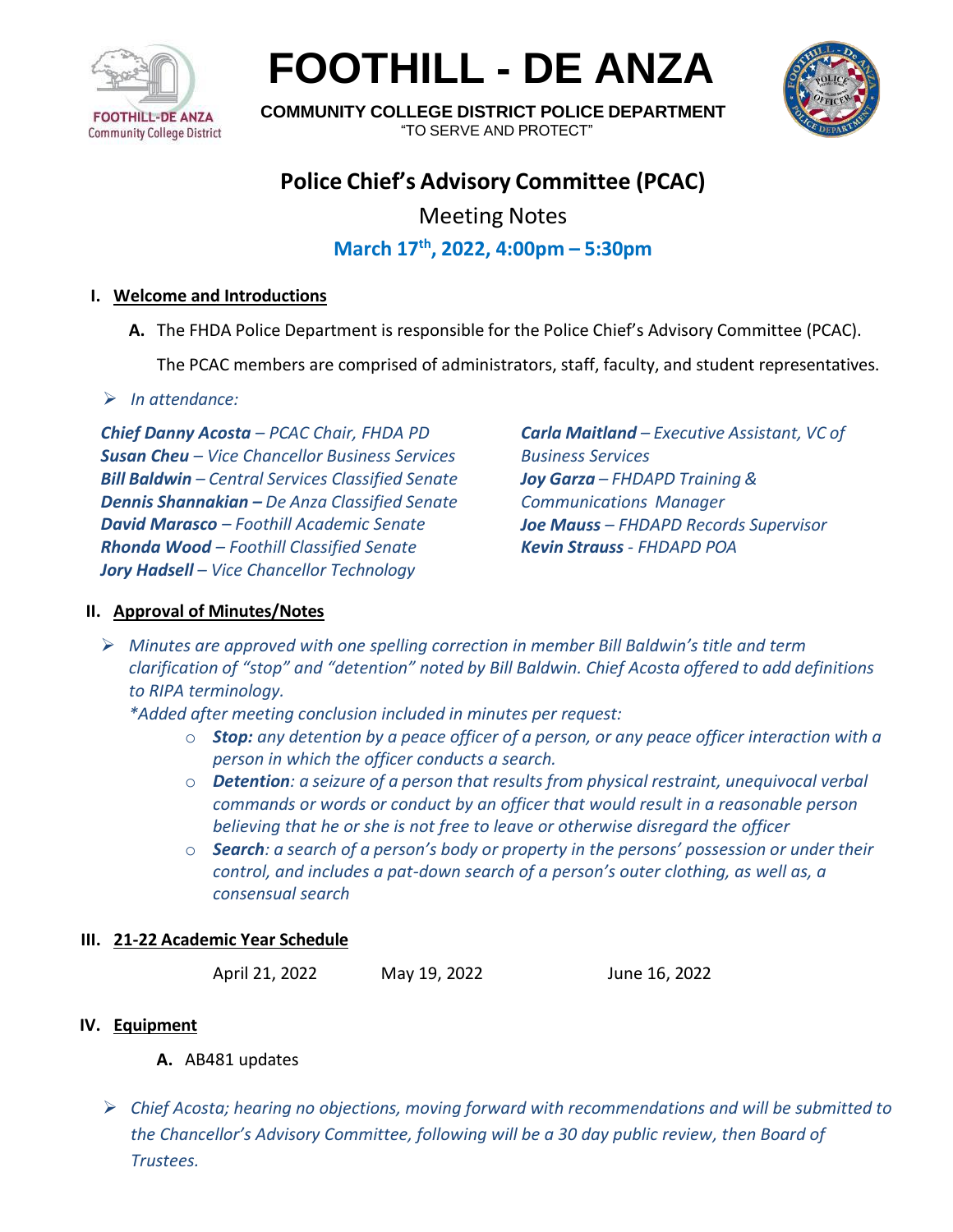"TO SERVE AND PROTECT"

#### **V. Training Metrics**

- **A.** Breakdown by year, discipline, and subject matter
- ➢ *Chief Acosta; training metrics prompted by Ajani Byrd's request to look more closely at the "soft skill" trainings such as cultural diversity trainings.*
- ➢ *Joy shared her screen to show FHDA Police Department training metrics from 2019-2022. Described how the training was broken down into perishable, durable and soft skills type of training, gave examples of each type.*
	- o *2019 Total training hours = 358 hours; 250 hours in Perishable Skills, much of these are required by the state to be completed every two years. 0 hours in Durable training, however 88 hours was completed by individual officers separate from the group. 108 hours of Soft Skill training. Noted the state is putting an increased emphasis on this type of training within the past 2-5 years.*
		- *2019 overall metrics; 70% Perishable, 30% soft skills. Of the 30% soft skills: 67% is principled policing, Implicit Bias and Procedural Justice training. 33% was mental health training.*
	- o *2020 Total training hours = 304 hours; 164 hours in Perishable Skills. 60 hours of Durable skills, much of this training was due to new state laws. 80 hours of Soft Skills. 263 hours of individual officer training, increase from 2019, much was instructor specific courses.*
		- *2020 overall metrics; 54% Perishable, 26% Soft (50% Suicide by cop & deescalation training, 30% Callers in crisis, suicide & de-escalation, 20% Principled policing & implicit bias) 20% Durable skills. Individual training; 85% Perishable, 14% Durable, 1% Soft skills*
	- o *2021 total training hours = 947 hours (increase over 200%); 424 hours Perishable skills, (42 hours per officer) 221 hours Durable skills, 302 hours Soft Skills (30 hours per officer). Individual training had another big jump to 339 hours; 127 hours Perishable, 170 hours Durable, 42 hours of Soft Skills.*
		- *2021 overall metrics; 45% Perishable, 32% Soft skills (includes 29% homeless & Mental health response & de-escalation, 29% Duty to intercede & de-escalation, 28% Officers wellness, 8% Suicide by cop & de-escalation, 6% Tactical communication & de-escalation) 23% Durable skills. Out of Individual Training; 50% Durable, 37% Perishable, 13% Soft skills*
	- o *2022 Q1 (January – March) training hours = 299 hours. The department is on a good track for the rest of this year. 50 hours Perishable skills, 87 hours Durable, 154 hours of Soft Skills (the most yet for all three years). 72 hours of individual training; no Perishable skills training yet done this year, 68 hours Durable, 4 hours of Soft skills*
		- *2022 1st Quarter metrics; 54% Soft Skills (55% Anti-Bias, Cultural awareness, Implicit Bias, Racial Profiling, 45% Use of force, De-escalation, Strategic communication) 29% Durable skills, 17% Perishable skills*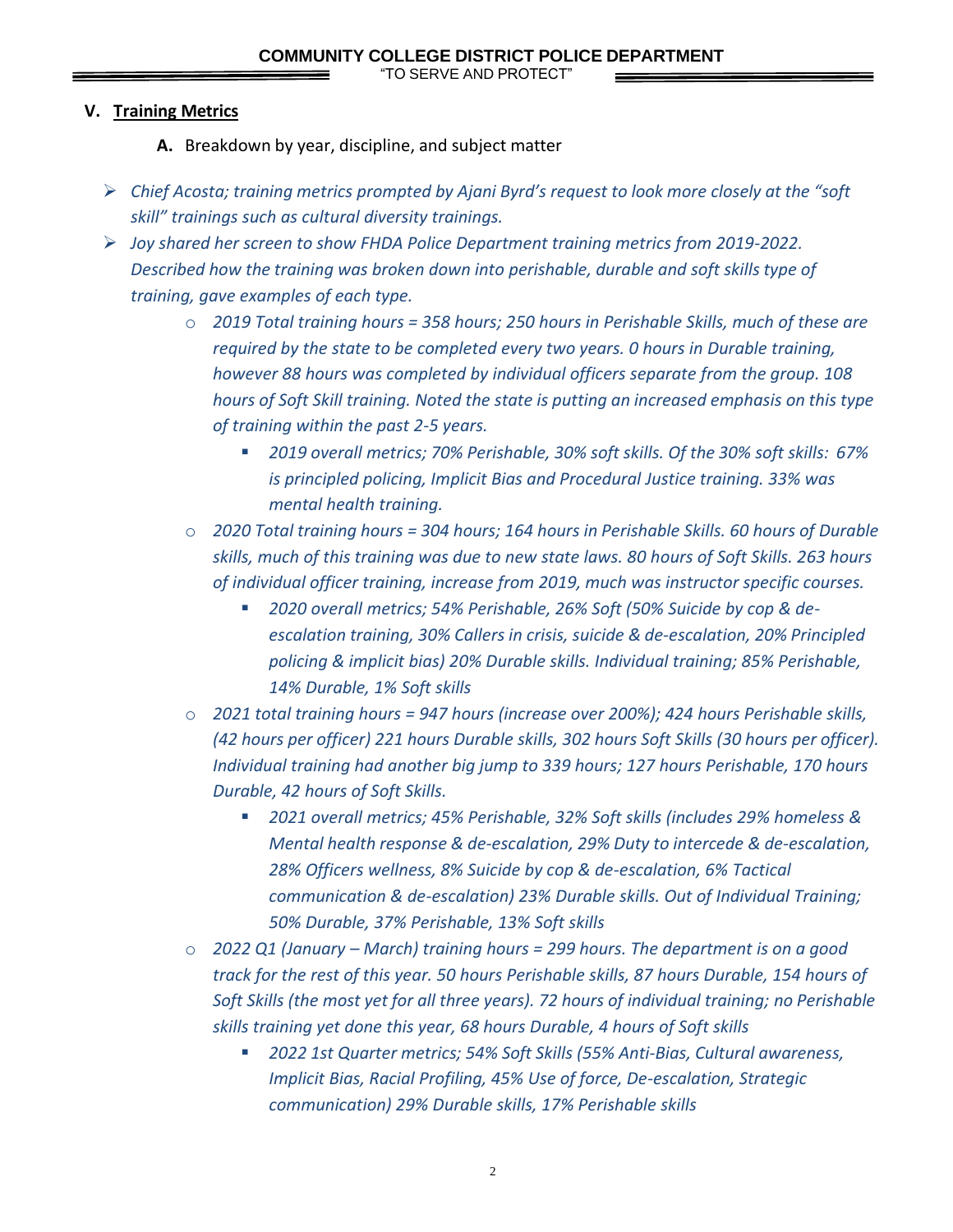- o *2019 – 2022 Bar Chart to show comparison; 2021 has a large increase in overall training and the largest jump in Soft Skills with 2022 also on target to surpass the prior years in all areas of training.*
- o *Joy completed presentation, opened the floor for questions. No questions.*

#### **VI. Training Opportunity**

- **A.** Implicit Bias, Racial Profiling, Procedural Justice, Cultural Diversity (free) Training
	- 1. DeAnza, **May 24th** and Foothill **May 25th**, 8am 5pm
	- 2. Attendees: Police department with college administrators, faculty, staff, PCAC

and team of POST certified instructors.

3. Course Description:

*The Principled Policing approach emphasizes the tenets of 1. Show respect, 2. Give Voice (listening), 3. Be neutral and 4. Build trust (Procedural Justice) while also addressing the common implicit biases that can be barriers to these approaches (Implicit Bias can compromise our community banks and can compromise our officer safety). Law enforcement can improve trust and relationships between agencies and their communities by using these principles to evaluate their policies, procedures, and training within their departments. In addition, developing an understanding of these two concepts will enable law enforcement to improve safety and well-being for the public and law enforcement officers alike. The course covers instruction in "Principled Policing: Procedural Justice & Implicit Bias".*

- ➢ *Chief Acosta invited committee members to the Principled Policing Procedural Justice training that FHDA PD will be hosting on May 24 & 25 at both Foothill & De Anza Colleges. If there is room in the classes, the Police Department will also be inviting administrators and members of the public to attend.*
	- o *Space limited to 25 people per class. Not inviting students at this time due to size restrictions. The Police Department is looking to hold this class every two to three years. FHDA Police Department attended this class a couple years back and now there is a community version we will include the college community.*
- ➢ *Joy Garza noted update change in location; May 24th at Foothill College & May 25th at De Anza College. Course is well done, taught by certified instructors, and good opportunity to learn along side college community members. Will follow up with the group for RSVP's on participation.*

#### **VII. FHDA PD Community Forum**

- **A.** Objectives
	- 1. Build dialogue and trust between the community and police department
	- 2. Build and maintain partnerships, continuous working relationships